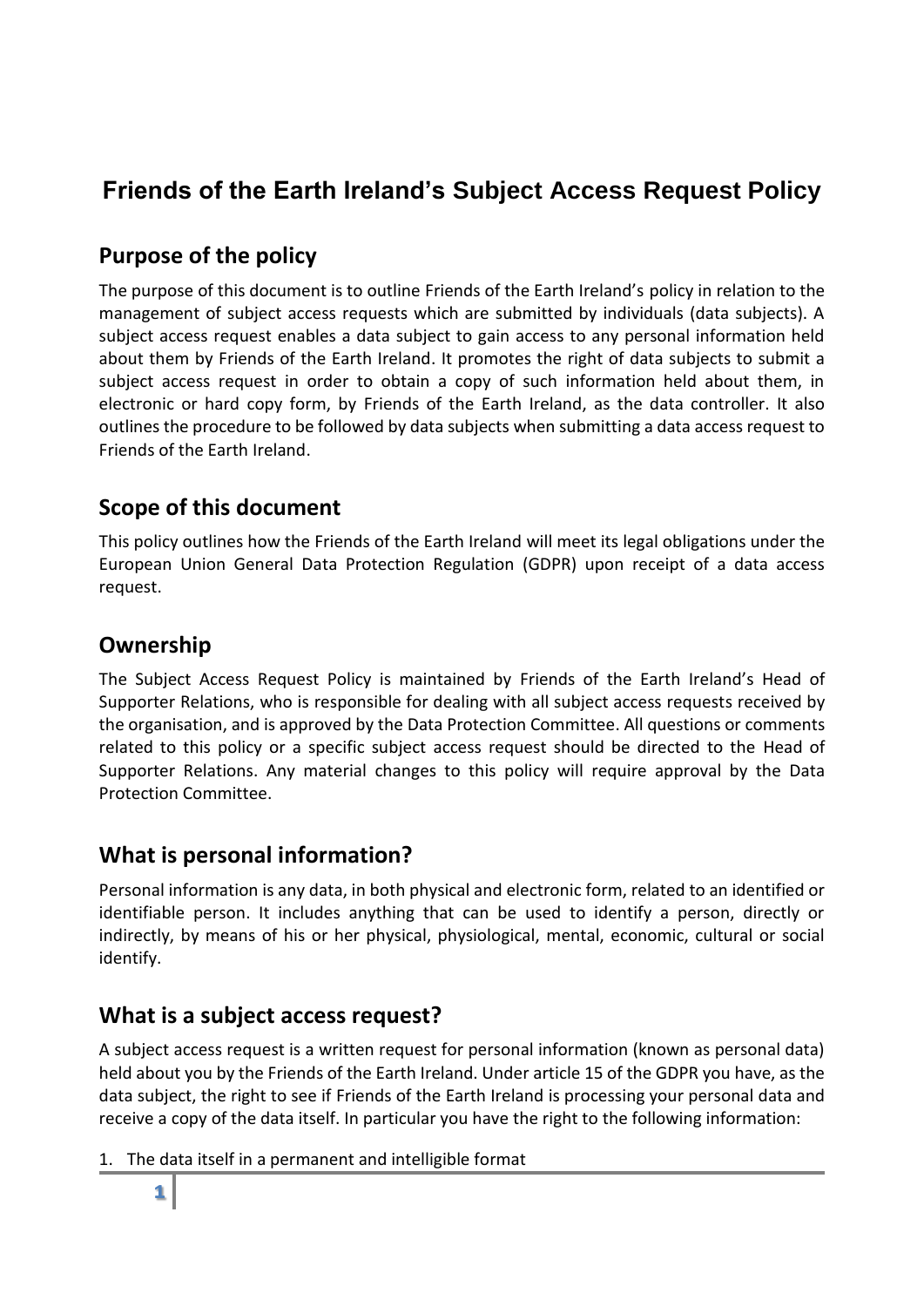- 2. The purposes of the processing (what are we using your data for?);
- 3. The categories of personal data concerned (categories such as: name, address, email address, date of birth etc);
- 4. The recipients or categories of recipient to whom the personal data have been or will be disclosed, in particular recipients in third countries or international organisations; (are we sharing your information with anyone else?)
- 5. Where possible, the envisaged period for which the personal data will be stored, or, if not possible, the criteria used to determine that period (how long are we keeping your data?);
- 6. The existence of the right to request from the controller rectification or erasure of personal data or restriction of processing of personal data concerning the data subject or to object to such processing (the right to object to having your data processed, and to have data erased or corrected upon request);
- 7. The right to lodge a complaint with a supervisory authority (the Irish Data Protection Commissioner);
- 8. Where the personal data is not collected from the data subject, any available information as to their source (if we didn't collect the data from you, where did we get it?);
- 9. The existence of automated decision-making, including profiling, and meaningful information about the logic involved, as well as the significance and the envisaged consequences of such processing for the data subject.

#### **How do you make a subject access request?**

In order to respond effectively and efficiently to any subject access request we ask you to:

- Download the Access Request Form
- Please complete, sign and date the form and be specific as possible about the information you wish to access.
- Attach a photocopy of your proof of identity and address to the Access Request Form.
- Send the completed request form, along with the proof of identity and address either electronically to **dataprotection@foe.ie** or by post to 9 Upper Mount Street, Dublin 2.
- If you cannot download the Access Request Form from the internet please write to us requesting a form from the Head of Supporter Relations and we shall send you a copy by return post.

Use of the Access Request Form is not mandatory. However, completing the Access Request Form should enable us to process your subject access request more efficiently.